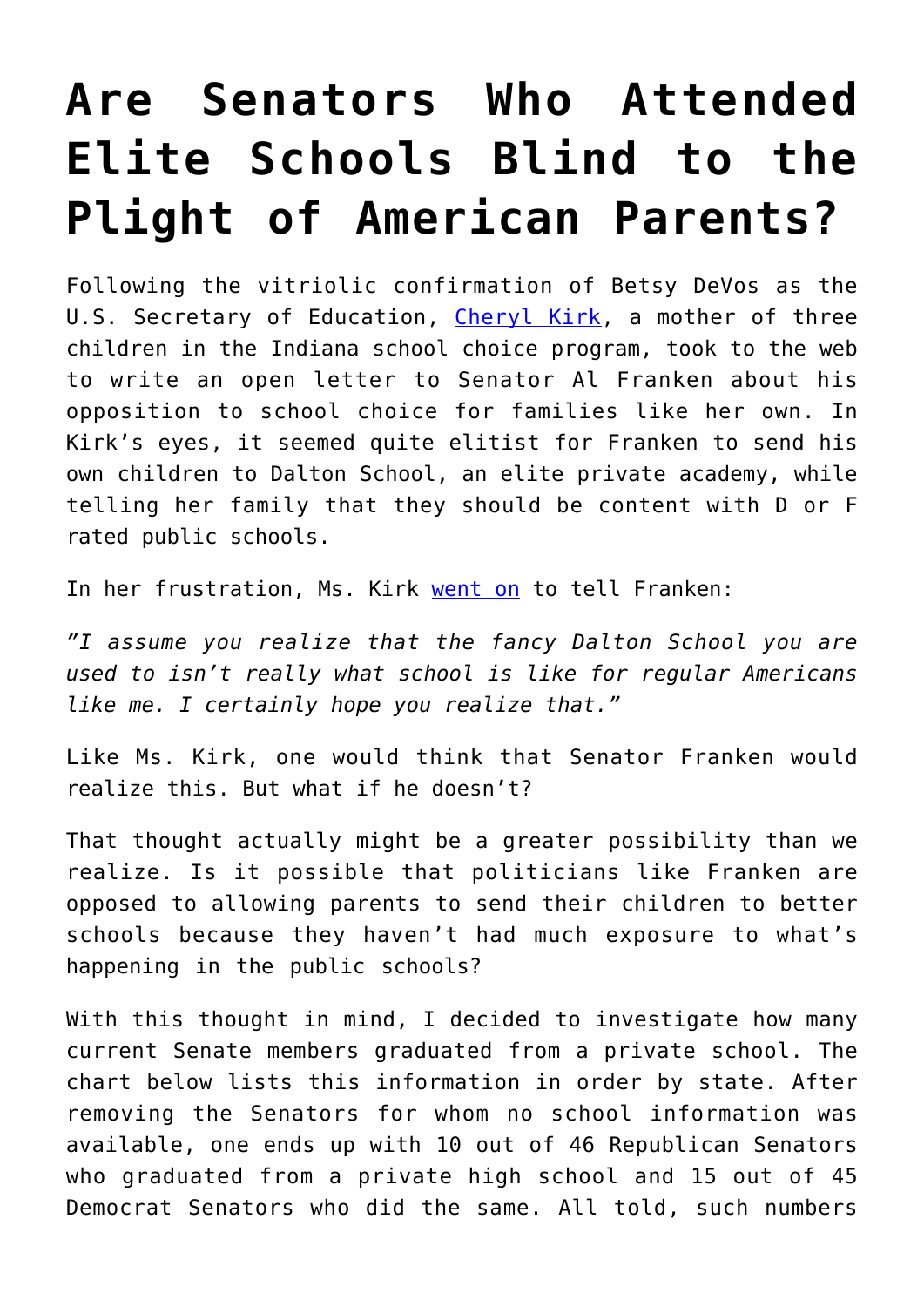indicate that 27 percent of the 2017-2018 Senate enjoyed private education.

By comparison, [only 10 percent](http://www.capenet.org/facts.html) of the U.S. student population attends private school. That means that U.S. Senators are 270 percent more likely to have had a private education than the general population.

Is it possible that such a disparity has caused the ruling class to be oblivious to the type of education the nation's schools actually provide?

Tim Scott

| Alabama     | Luther Strange     | $\mathsf{R}$ | Public  |
|-------------|--------------------|--------------|---------|
| Alabama     | Richard Shelby     | $\mathsf{R}$ | Public  |
| Alaska      | Dan Sullivan       | $\mathsf{R}$ | Private |
| Alaska      | Lisa Murkowski     | $\mathsf{R}$ | Private |
| Arizona     | Jeff Flake         | $\mathsf{R}$ | Public  |
| Arizona     | John McCain        | $\mathsf{R}$ | Private |
| Arkansas    | Tom Cotton         | R            | Public  |
| Arkansas    | John Boozman       | $\mathsf{R}$ | Public  |
| California  | Dianne Feinstein   | D            | Private |
| California  | Kamala Harris      | D            | Public  |
| Colorado    | Michael Bennet     | D            | Private |
| Colorado    | Cory Gardner       | R            | Public  |
| Connecticut | Chris Murphy       | D            | Public  |
| Connecticut | Richard Blumenthal | D            | Private |
| Delaware    | Tom Carper         | D            | Public  |
| Delaware    | Chris Coons        | D            | Private |
| Florida     | <b>Bill Nelson</b> | D            | Public  |
| Florida     | Marco Rubio        | $\mathsf{R}$ | Public  |
| Georgia     | David Perdue       | $\mathsf{R}$ | Public  |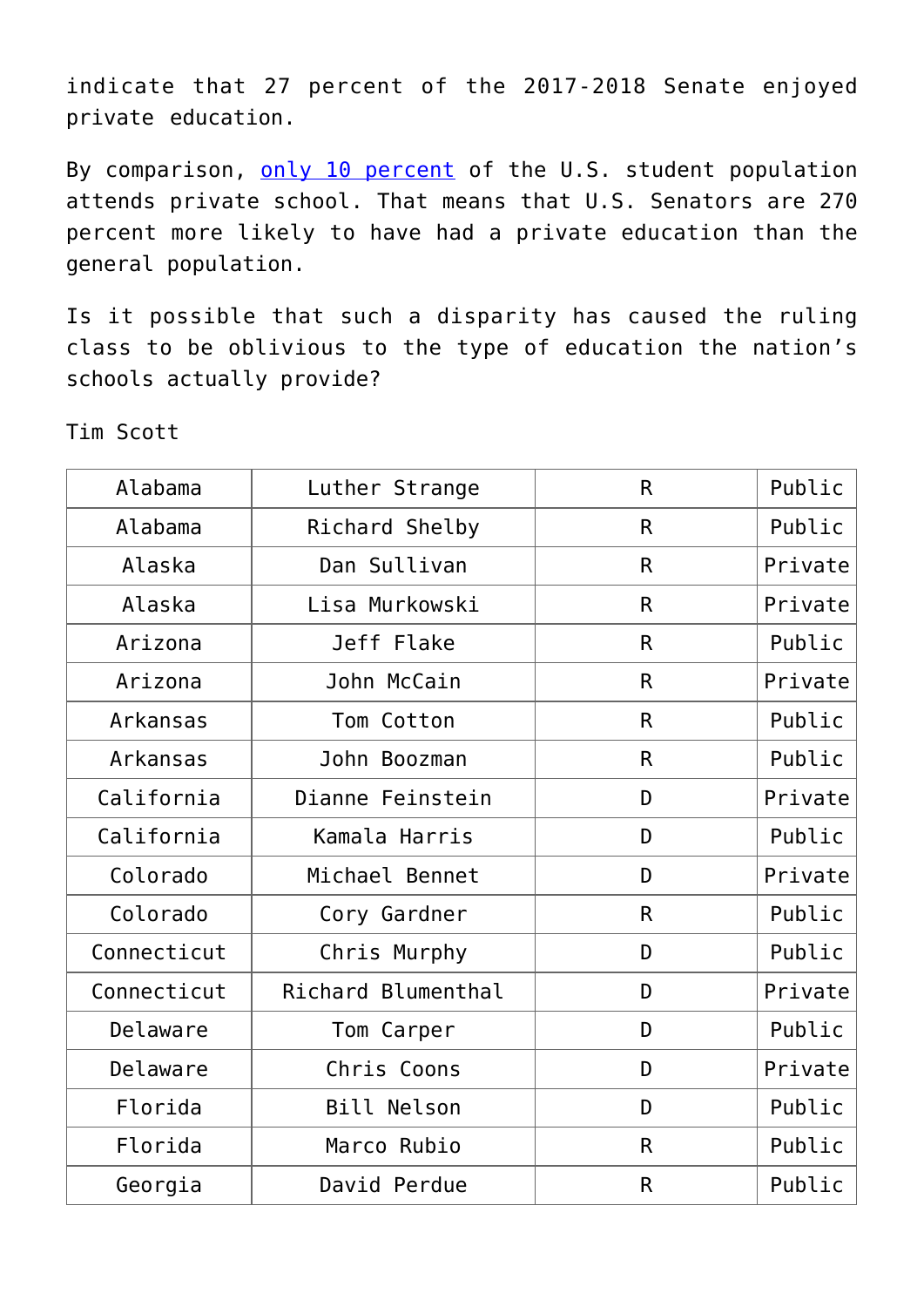| Georgia       | Johnny Isakson     | R                              | n/a     |
|---------------|--------------------|--------------------------------|---------|
| Hawaii        | Mazie Hirono       | D                              | Public  |
| Hawaii        | Brian Schatz       | D                              | Private |
| Idaho         | Jim Risch          | R                              | Private |
| Idaho         | Mike Crapo         | R                              | Public  |
| Illinois      | Dick Durbin        | D                              | Private |
| Illinois      | Tammy Duckworth    | D                              | Public  |
| Indiana       | Joe Donnelly       | D                              | n/a     |
| Indiana       | Todd Young         | R                              | Public  |
| Iowa          | Joni Ernst         | R                              | Public  |
| Iowa          | Chuck Grassley     | $\mathsf{R}$                   | Public  |
| <b>Kansas</b> | Pat Roberts        | $\mathsf{R}$                   | Public  |
| <b>Kansas</b> | Jerry Moran        | $\mathsf{R}$                   | Public  |
| Kentucky      | Mitch McConnell    | R                              | Public  |
| Kentucky      | Rand Paul          | R                              | Public  |
| Louisiana     | Bill Cassidy       | R                              | Public  |
| Louisiana     | John Neely Kennedy | R                              | Public  |
| Maine         | Angus King         | $\mathbf I$<br>(Caucus with D) | Public  |
| Maine         | Susan Collins      | R                              | Public  |
| Maryland      | Ben Cardin         | D                              | Public  |
| Maryland      | Chris Van Hollen   | D                              | Private |
| Massachusetts | Elizabeth Warren   | D                              | Public  |
| Massachusetts | Ed Markey          | D                              | Private |
| Michigan      | Debbie Stabenow    | D                              | Public  |
| Michigan      | Gary Peters        | D                              | Public  |
| Minnesota     | Amy Klobuchar      | D                              | Public  |
| Minnesota     | Al Franken         | D                              | Private |
| Mississippi   | Roger Wicker       | R                              | Public  |
| Mississippi   | Thad Cochran       | R                              | Public  |
| Missouri      | Claire McCaskill   | D                              | Public  |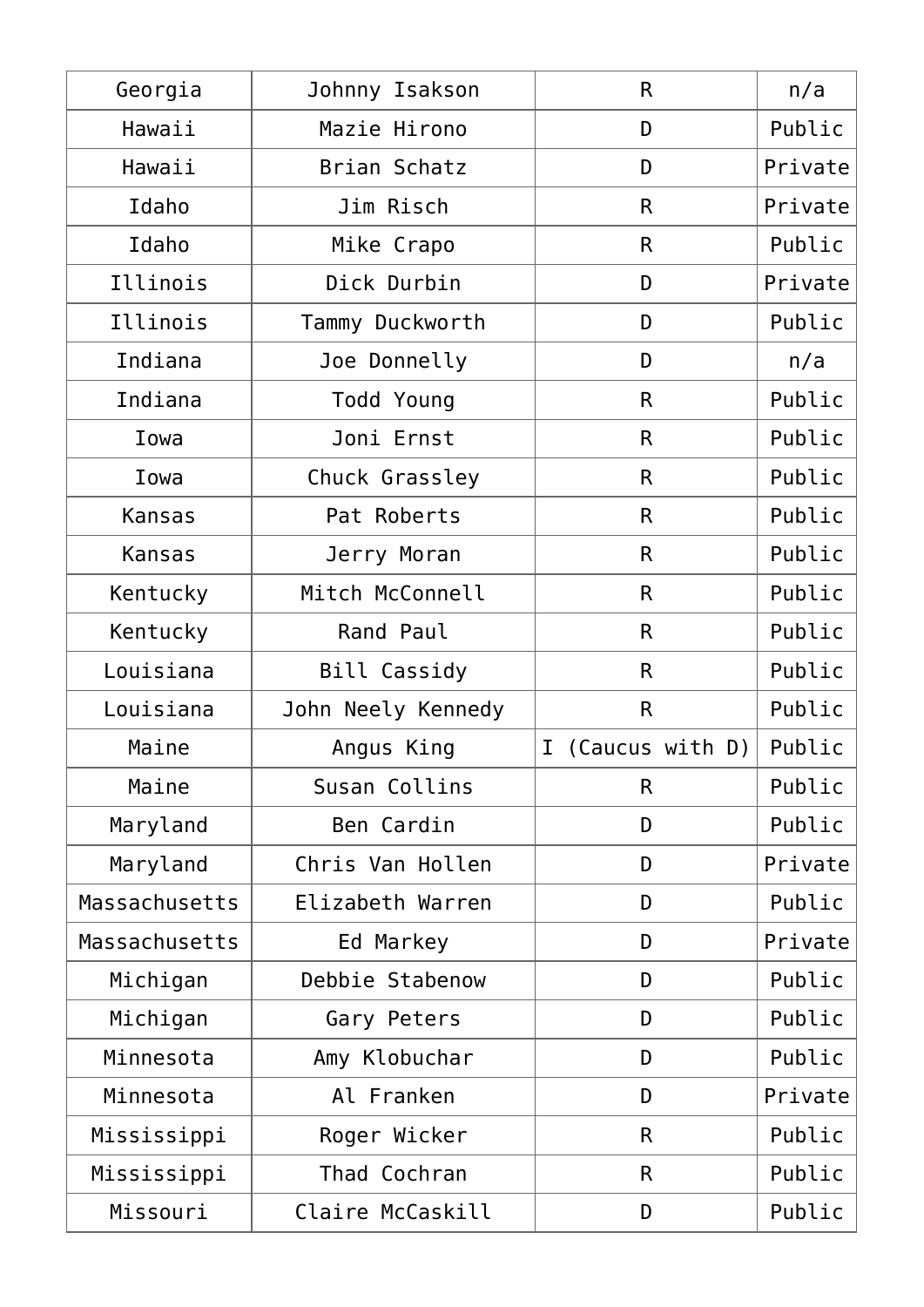| Missouri       | Roy Blunt              | R  | n/a     |
|----------------|------------------------|----|---------|
| Montana        | Jon Tester             | D  | Public  |
| Montana        | Steve Daines           | R  | Public  |
| Nebraska       | Deb Fischer            | R  | Public  |
| Nebraska       | Ben Sasse              | R  | Public  |
| Nevada         | Catherine Cortez Masto | D  | n/a     |
| Nevada         | Dean Heller            | R  | Public  |
| New Hampshire  | Jeanne Shaheen         | D  | Public  |
| New Hampshire  | Maggie Hassan          | D  | Public  |
| New Jersey     | Bob Menendez           | D  | Public  |
| New Jersey     | Cory Booker            | D  | Public  |
| New Mexico     | Martin Heinrich        | D  | Public  |
| New Mexico     | Tom Udall              | D  | Public  |
| New York       | Kirsten Gillibrand     | D  | Private |
| New York       | Chuck Schumer          | D  | Public  |
| North Carolina | Thom Tillis            | R  | n/a     |
| North Carolina | Richard Burr           | R  | Public  |
| North Dakota   | Heidi Heitkamp         | D  | Public  |
| North Dakota   | John Hoeven            | R  | n/a     |
| Ohio           | Sherrod Brown          | D  | Public  |
| Ohio           | Rob Portman            | R. | Private |
| Oklahoma       | Jim Inhofe             | R. | Public  |
| Oklahoma       | James Lankford         | R  | Public  |
| Oregon         | Jeff Merkley           | D  | Public  |
| Oregon         | Ron Wyden              | D  | Public  |
| Pennsylvania   | Bob Casey Jr.          | D  | Private |
| Pennsylvania   | Pat Toomey             | R  | Private |
| Rhode Island   | Sheldon Whitehouse     | D  | Private |
| Rhode Island   | Jack Reed              | D  | Private |
| South Carolina | Lindsey Graham         | R  | Public  |